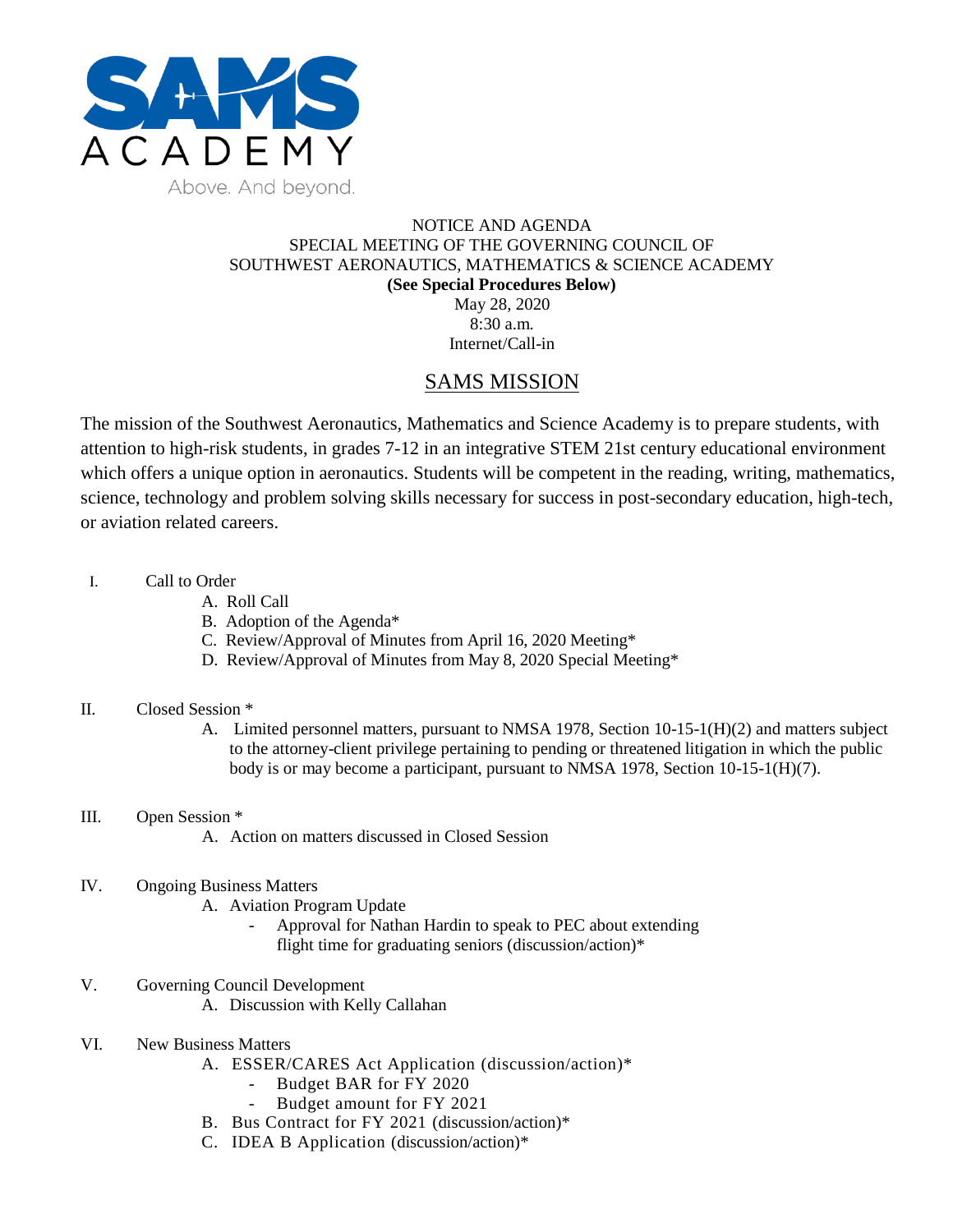

- D. Title I Application (discussion/action)\*
- E. Title II Application (discussion/action)\*
- F. Public Input on FY 2021 Budget
- G. FY 2021 Budget (discussion/action)\*

#### VII. Administrative Update

- A. End of School Year Wrap Up
- B. Returning Student Data
- C. Graduation, Friday, May 29, 2020 at 7pm at SAMS Academy

#### VIII. Finance Report

- A. Business Office Operations Update
- B. Voucher Approvals (discussion/action)\*
- C. Budget Adjustment Requests (discussion/action)\*
- D. Permanent Cash Transfer for Fund #27128 (discussion.action)\*

#### IX. Announcements

- A. Date for next Regular SAMS Academy Governing Council Meeting
- X. Adjournment\*

#### Note: \* Indicates Action Item

If you are an individual with a disability who is in need of a reader, amplifier, qualified sign language interpreter, or any other form of auxiliary aid or service to attend or participate in the hearing or meeting, please contact Jill Brame at (505) 338-8601 or jbrame@samsacademy.com least one week prior to the meeting or as soon as possible. Public documents, including the agenda and minutes, can be provided in various accessible formats. Please contact Ms. Brame at the phone number or email address above if a summary or other type of accessible format is needed.